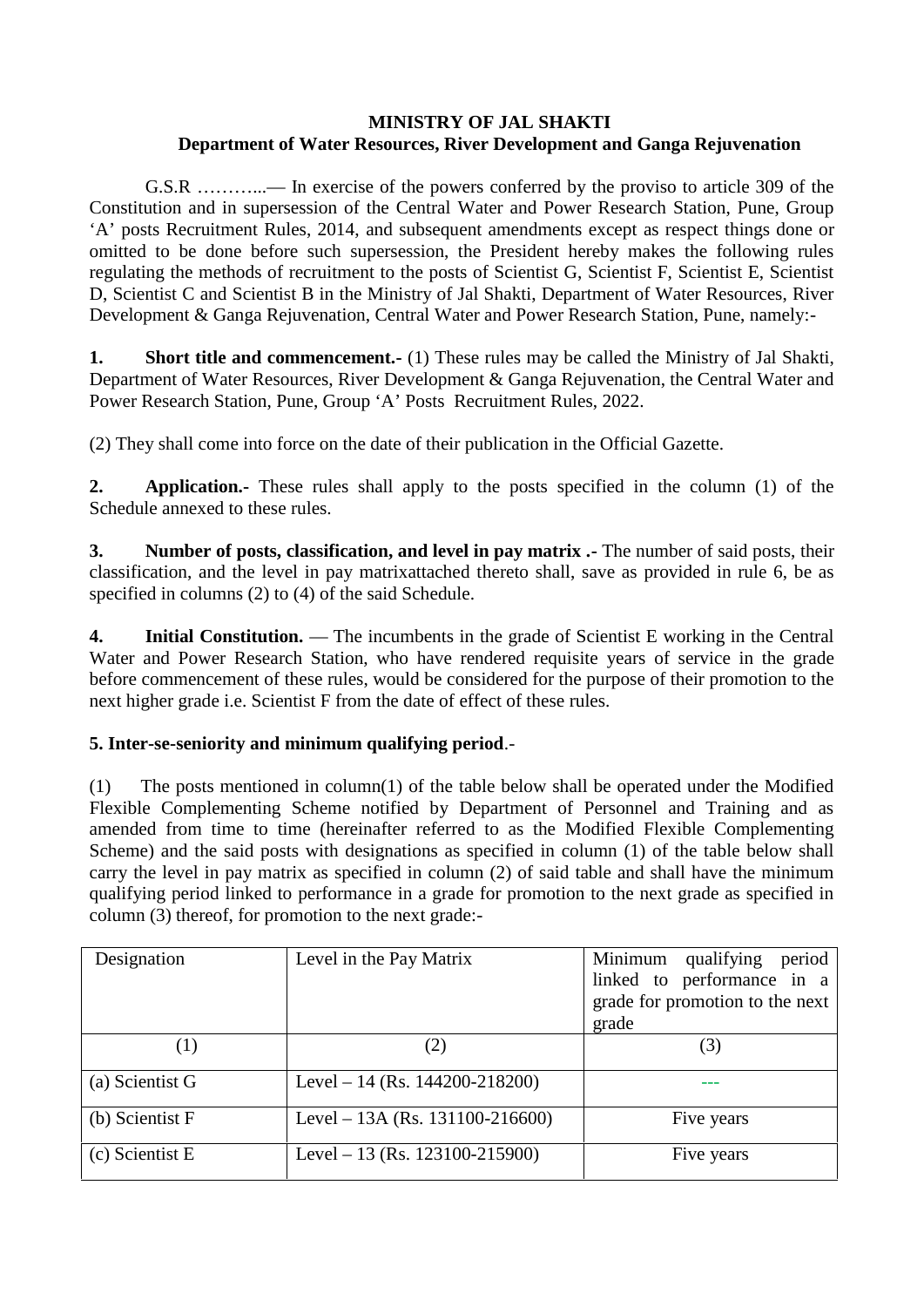| (d) Scientist D | Level – $12(Rs.78800-209200)$ | Four years  |
|-----------------|-------------------------------|-------------|
| (e) Scientist C | Level – $11(Rs.67700-208700)$ | Four years  |
| (f) Scientist B | Level – $10(Rs.56100-177500)$ | Three years |

6. Criteria for considering in-situ promotions and procedure for selection or review under the Modified Flexible Complementing Scheme.-The following criteria and procedure for selection or review shall be followed for in-situ promotion of scientists from the grade of Scientist 'B' to Scientist 'C', Scientist 'C' to Scientist 'D', Scientist 'D' to Scientist 'E', Scientist E to Scientist F and Scientist F to Scientist G under the Modified Flexible Complementing Scheme, namely:-

(1) There shall be two level of assessment, the first level shall be at internal level for screening purposes and the next level shall be for external assessment purposes for selection and for this purpose,-

(a) Consideration for promotion under the Modified Flexible Complementing Scheme shall be done once in a year before 1st January of every year and those officers who have completed or shall complete the required qualifying period in a particular post during the period of six months upto  $31<sup>st</sup>$  December of the year preceding the year in which assessment is to be done and upto  $30<sup>th</sup>$  June of the year in which the said assessment is to be done, shall be considered for promotion to the next higher grade and the crucial date for determining requisite qualifying period shall be the 1st January of the year in which assessment is to be done;

(b) Where an eligible officer is on foreign service or study leave in India or abroad, his or her case shall be considered and if such person has been approved for in-situ promotion under the Modified Flexible Complementing Scheme to the next higher grade, the effective date of such promotion shall be from the date of resumption of duty in the Central Water and Power Research Station and financial benefit shall accrue from the same date and no traveling allowance or dearness allowance shall be provided to attend the interview;

(c) All officers eligible under the Modified Flexible Complementing Scheme shall be considered for promotion thereunder, but exceptionally meritorious candidates with all outstanding grading may be granted relaxation in the specified qualifying period, the relaxation being not more than one year on any single occasion, limited to a maximum of two occasions in their entire career and the assessment under the Modified Flexible Complementing Scheme for next grade shall only be three times and officers who have been granted any grade under Modified Assured Career Progression Scheme may be considered for next grade under the Modified Flexible Complementing Scheme according to the eligibility and provisions notified by the Department of Personnel and Training vide their notification and orders issued from time to time in this regard;

(d) An officer promoted carries the post with him and consequently no vacancy is caused at the lower level and where a vacancy is caused due to an officer vacating a post by retirement on superannuation or voluntary retirement or resignation or death, the same shall be filled in at the level of Scientist 'B' in accordance with the roster for direct recruitment or promotion;

(e) Field experience in research and development and experience in implementation of scientific projects in requisite grade is compulsory for promotion of scientists to higher grades under the Modified Flexible Complementing Scheme.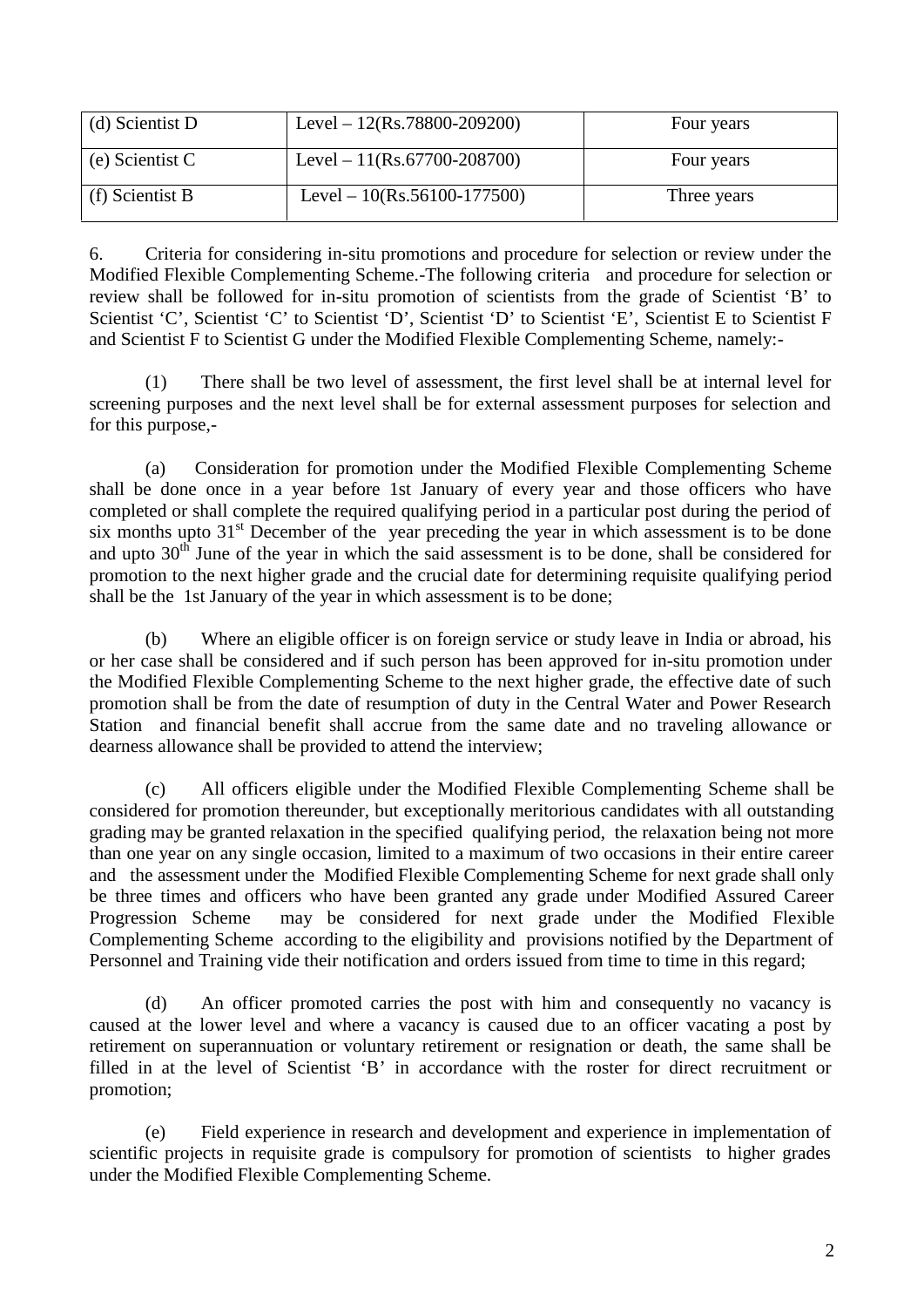(2) The First level of Internal Screening shall be done by the screening committee specified in column (3) of the table under sub-rule (6), which shall evaluate the annual work reports in accordance with the criteria for upgradation under the Modified Flexible Complementing Scheme and all eligible officers who meet with the benchmark of 'Good' for Scientist 'C' and 'Very Good' for Scientist 'D' and above, shall be screened in and a report on the scientific content of work done by such officers shall be given by the Screening Committee in the following format for being made available to the Assessment Board, namely:-

Screening Committee Review/ Report

1. Grading of the Scientific and Technical content of work reported

2. Specific Innovation elements recognised

a)

b)

c)

3. Relative Assessment of the work reported vis-à-vis Peers in the area: [Top 10% 10-33% 33-50% 50-75% bottom 25%]

4. Assessment of the work done during the qualifying period

5. Specific highlights of the Scientific and Technical content of the work done

6. Overall grading of the Scientific and Technical work report for the qualifying period: [Top 10% 10-33% 33-50% 50-75% bottom 25%]

"Signatures of the Members of the Screening Committee"

(3) All cases recommended by the Screening Committee would be considered by the Assessment Board. In case where Screening Committee decides that any officer does not qualify for consideration for promotion by the Assessment Board, his or her case shall be placed before the Screening Committee in the assessment cycle for the next assessment year for its consideration and the procedure for Screening as specified in sub-rule (2) shall be followed again.

(4) For the purposes of second level of external assessment,-

(a) for evaluating suitability of officers for in-situ promotion; all officers who have been screened-in and recommended by the screening committee shall be assessed by the Assessment Board specified in column (5) of the table under sub-rule (6);

(b) the Assessment Board shall evaluate the accomplishments of each officer in terms of their work and recommend his or her suitability for promotion to the higher grade and the said Board shall, apart from the accomplishments of such officer during the period under consideration, also keep in mind the keenness exhibited by such officer in the pursuit of his or her profession and ability to take up higher responsibilities including scientific activities and services and development capabilities, managerial or leadership qualities;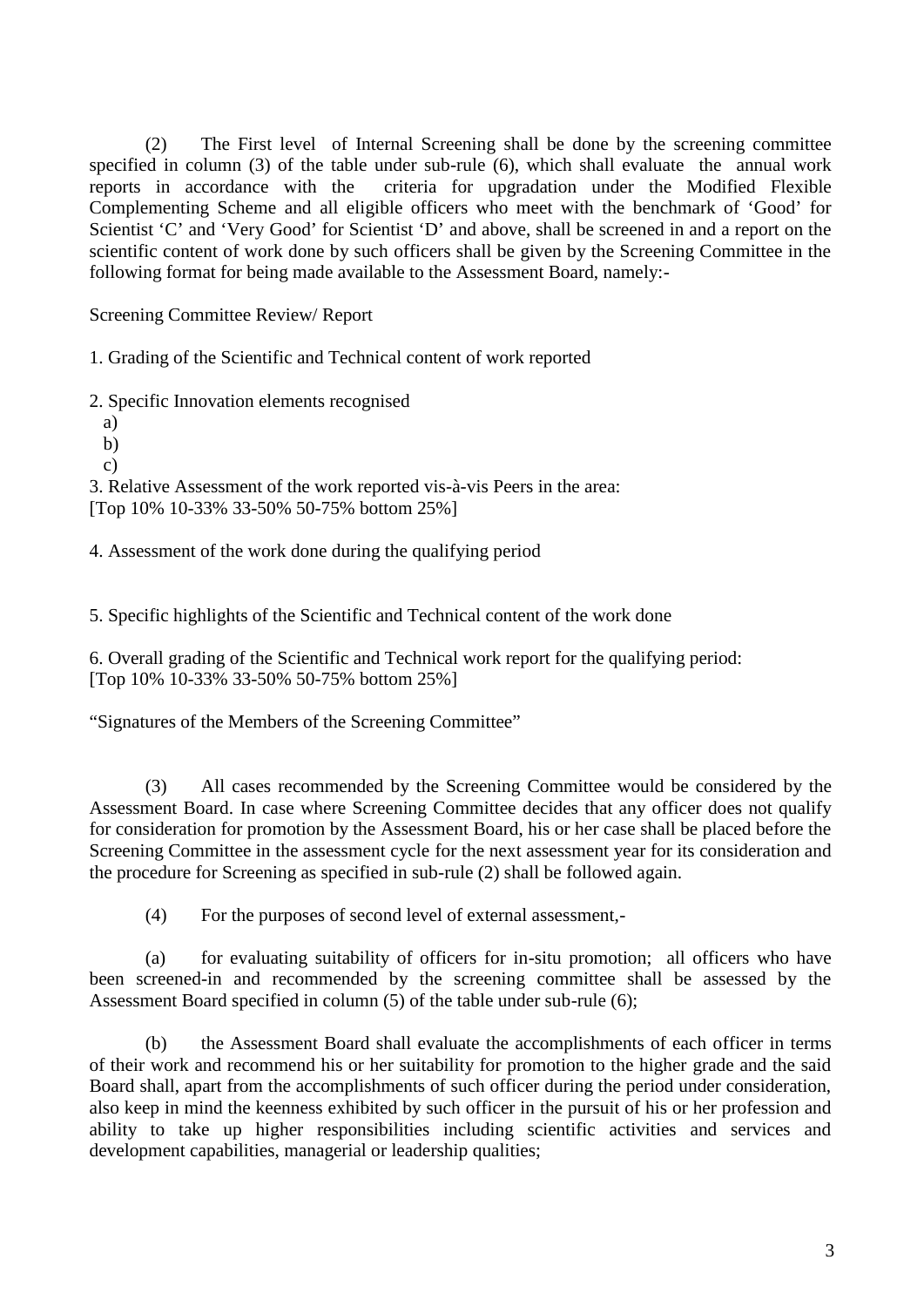(c) The Assessment Board shall, after taking into consideration the performance and merit of each officer, document, specifically through one page summary, the specific content of the work done justifying their merit for consideration under the Modified Flexible Complementing Scheme and certify that the officers so recommended meet with the criteria for in situ up-gradation under the Modified Flexible Complementing Scheme;

(d) on the basis of its assessment, the Assessment Board may recommend any one of the following:-

- (i) Promotion of the Officer to the next higher grade; or
- (ii) Status quo i.e. no change in the grade;

(e) Review of cases of those officers who have been recommended status quo by the Assessment Board shall again be considered by the Screening Committee in the assessment cycle for the next assessment year and the procedure specified in sub-rules # (2) to (4) shall be followed again.

(5) The recommendations made by the Assessment Board shall be considered by the Approving Authority (Assessment) specified in column (6) of the table under sub-rule (6) and its decision on each case shall be final.

(6) The Composition of Screening Committee, Assessment Board and the Approving Authority (Assessment) shall be as given in the table below:-

| S1. | Grade to      | Screening            | <b>Assessment Board</b>                              | <b>Approving Authority</b> |
|-----|---------------|----------------------|------------------------------------------------------|----------------------------|
| No. | which         | Committee            |                                                      | (Assessment)               |
|     | promotions    |                      |                                                      |                            |
|     | shall be made |                      |                                                      |                            |
|     |               | $\overline{2}$       | 3                                                    | 4                          |
| 1.  | Scientist 'B' | The                  | Screening The Assessment<br>shall<br>Board           | Minister-in-charge,        |
|     | to $C$ ,      | Committee            | shall consist of the following members,              | Ministry<br>of<br>Jal      |
|     | Scientist 'C' | of<br>consist        | the namely:-                                         | Shakti.                    |
|     | to 'D' and    | following members,   |                                                      |                            |
|     | Scientist 'D' | namely:-             | Additional<br>Secretary,                             |                            |
|     | to 'E'        |                      | Department of Water Resources,                       |                            |
|     |               |                      | 1. Director, Central River Development and Ganga     |                            |
|     |               |                      | Water and Power Rejuvenation-Chairman;               |                            |
|     |               | Research<br>Station, |                                                      |                            |
|     |               | Pune-Chairman.       | Joint                                                |                            |
|     |               |                      | Secretary(Administration),                           |                            |
|     |               |                      | 2. Director, Central Department of Water Resources,  |                            |
|     |               | Soil<br>&            | Minerals River Development and Ganga                 |                            |
|     |               | Research             | Station, Rejuvenation-Member;                        |                            |
|     |               | Delhi Member.        |                                                      |                            |
|     |               |                      | 3. Director, Central Water and                       |                            |
|     |               |                      | 3. A representative Power Research Station, Pune,-   |                            |
|     |               | from                 | any Member;                                          |                            |
|     |               | organization<br>of   |                                                      |                            |
|     |               |                      | Government of India $ 4$ . A representative from any |                            |
|     |               | field<br>the<br>ın   | of organization of Government of                     |                            |
|     |               | Science              | and India in the field of Science and                |                            |
|     |               | Technology           | or Technology or Defence Research                    |                            |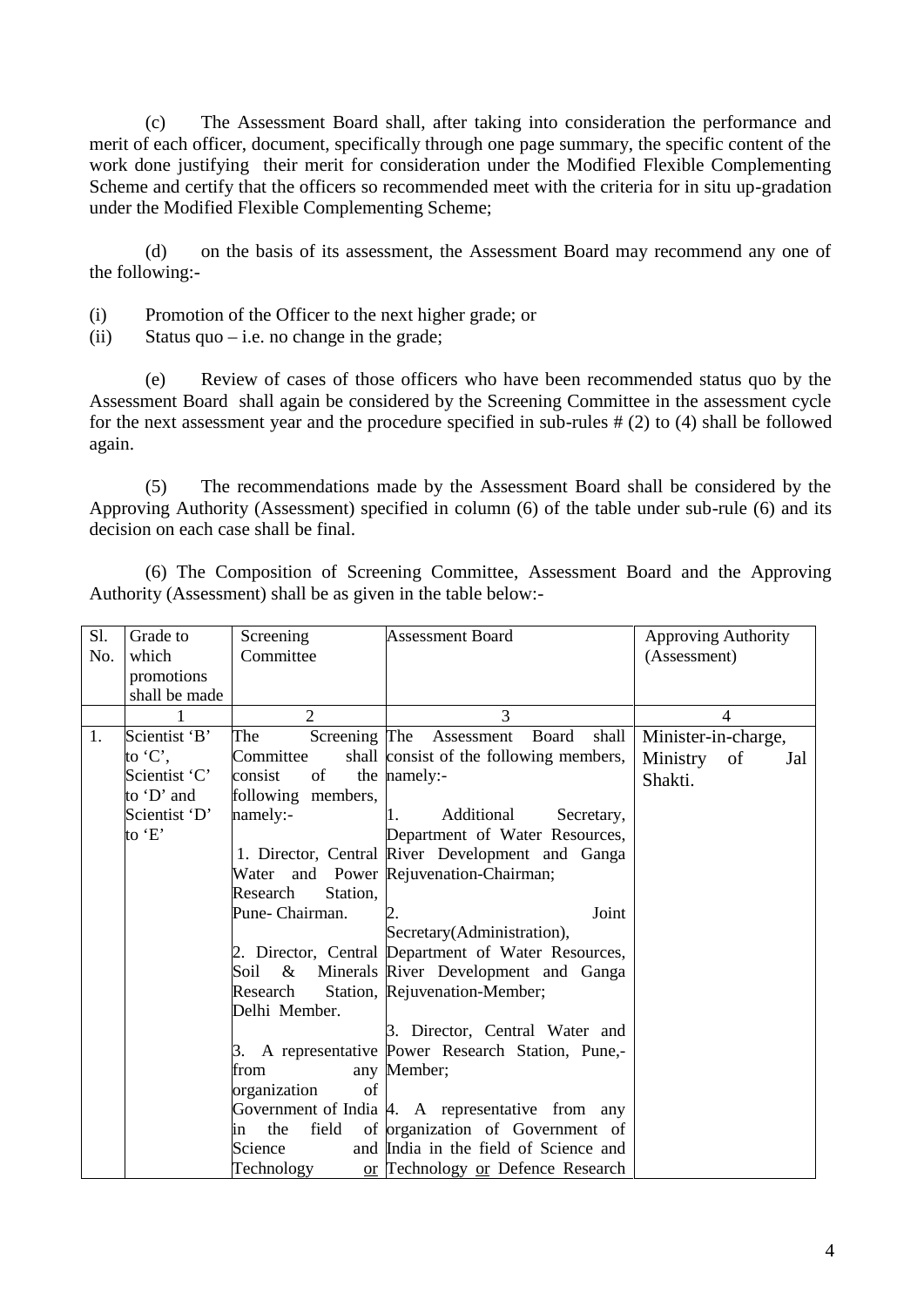|                |                                                        | Defence<br>and<br>Organization<br>orDepartment<br>Space or Department Development<br>of<br>not below the rank Department<br>of Joint Secretary (to Department of<br>Resources,<br>- Member.                                                                                                                                                                                                                                                                                                    | Research and Development not below the<br>Development rank of Joint Secretary (to be<br>nominated by the Department of<br>of Water<br>Resources,<br>River<br>and<br>Ganga<br>Atomic Energy Rejuvenation)Organization<br>or<br>of<br>Space<br><b>or</b><br>Atomic Energy<br>be nominated by the not below the rank of Joint<br>Department of Water Secretary (to be nominated by the<br>River Department of Water Resources,<br>Development and River Development and Ganga<br>Ganga Rejuvenation) Rejuvenation) – Member.                                                                                                                                                                            |                                                      |
|----------------|--------------------------------------------------------|------------------------------------------------------------------------------------------------------------------------------------------------------------------------------------------------------------------------------------------------------------------------------------------------------------------------------------------------------------------------------------------------------------------------------------------------------------------------------------------------|------------------------------------------------------------------------------------------------------------------------------------------------------------------------------------------------------------------------------------------------------------------------------------------------------------------------------------------------------------------------------------------------------------------------------------------------------------------------------------------------------------------------------------------------------------------------------------------------------------------------------------------------------------------------------------------------------|------------------------------------------------------|
| $\overline{2}$ | Scientist 'E'<br>to 'F' and<br>Scientist 'F'<br>to 'G' | The<br>Committee<br>consist<br>of<br>following<br>members, namely:-<br><b>Additional Scientific</b><br>1.<br>Secretary,<br>Department<br>River<br>Development and Flexible<br>Ganga<br>Rejuvenation-<br>Chairman.<br>Joint $\beta$ .<br>of<br>Department<br>Water<br>River<br>Development<br>Ganga<br>Rejuvenation-<br>Member;<br>3.Director- Central<br>Water and Power<br>Research Station,<br>Pune -Member.<br>4. A representative<br>from<br>any<br>organization<br>of<br>Government<br>of | Screening 1. Secretary, Department of<br>shall Water<br>Resources, River<br>the Development<br>and<br>Ganga<br>Rejuvenation-Chairman;<br>2. Two secretaries of other<br>Ministries/Departments or their<br>of representatives who are at least<br>Water Resources, one level above the post to<br>which in-situ promotion under<br>Complementing<br>Scheme/ Modified Flexible<br>Complementing Scheme is to<br>be made – Members;<br>Two<br>eminent<br>Scientists<br>Secretary (Adminis specializing in the field of<br>tration), scientific activity - Members;<br>Resources, 4. Additional Secretary/ Joint<br>Secretary(Administration),<br>and Department of Personnel and<br>Training - Member. | Minister-in-charge,<br>Ministry of<br>Jal<br>Shakti. |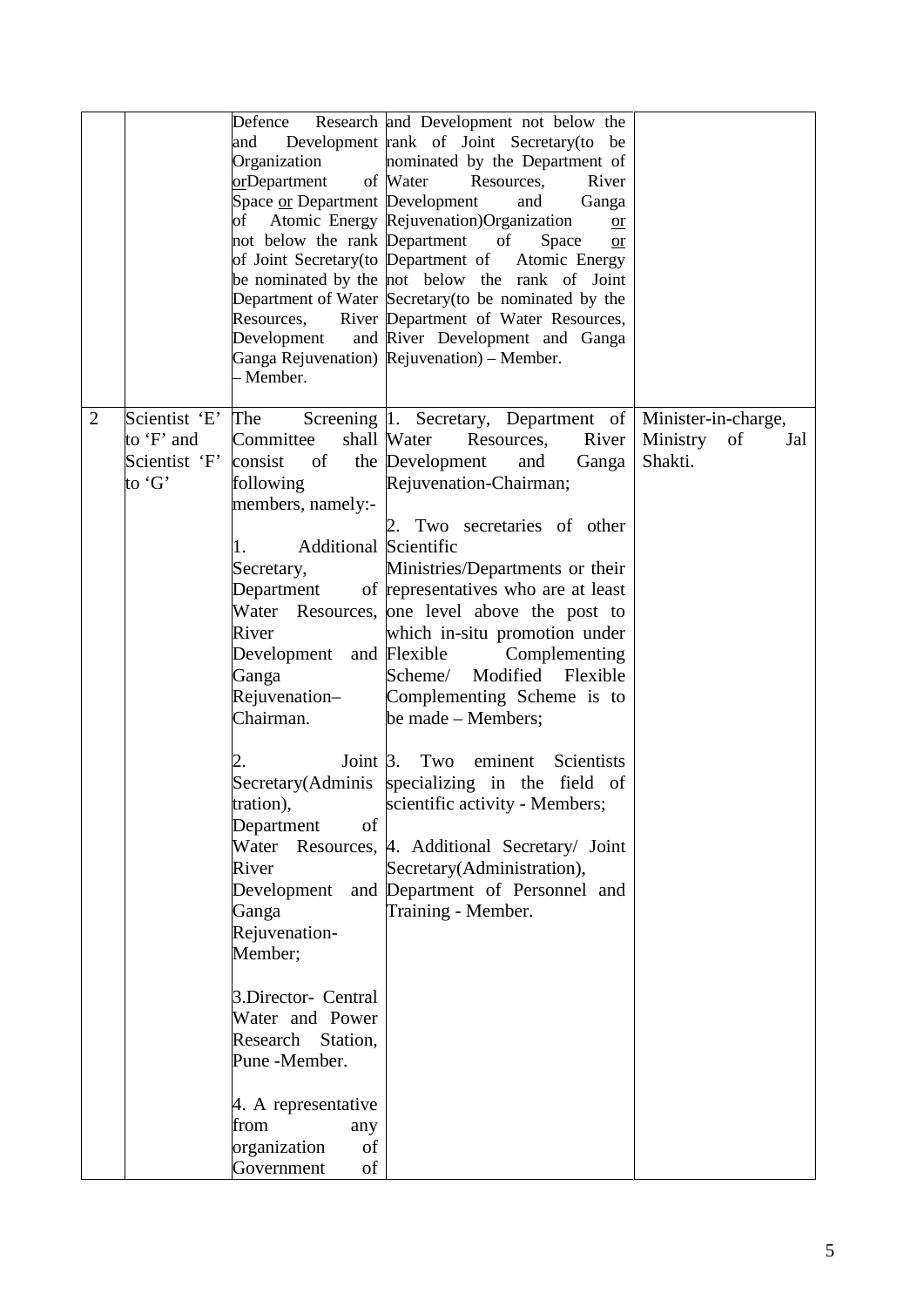| India in the field of         |  |
|-------------------------------|--|
| Science<br>and                |  |
| Technology                    |  |
| Defence Research              |  |
| and Development               |  |
| Organization<br><sub>or</sub> |  |
| of<br>Department              |  |
| Space<br><sub>or</sub>        |  |
| Department<br>of              |  |
| Atomic Energy not             |  |
| below the rank of             |  |
| Joint<br>Secretary            |  |
| of<br>(Department             |  |
| Water Resources,              |  |
| River                         |  |
| Development and               |  |
| Ganga                         |  |
| Rejuvenation)                 |  |
| Member.                       |  |
|                               |  |

**6. Method of recruitment, age limit and qualifications, etc.-**(1) The method of recruitment, age limit, qualifications and other matters relating thereto shall be as specified in columns (5) to (13) of the said Schedule.

(2) The Modified Flexible Complementing Scheme for in-situ promotion, shall be followed in respect of departmental officers to the grades of Scientist 'C', Scientist 'D', Scientist 'E', Scientist 'F', and Scientist 'G' in accordance with the procedure specified in rule 5 and there shall be complete interchangeability within each category mentioned in the Schedule without any restriction except that the total number of incumbents shall not exceed the total number of sanctioned posts.

(3) In-situ Promotions under the Modified Flexible Complementing Scheme shall be personal to the officer concerned not resulting in specific vacancy in the lower grade on that account and the post being currently held by the concerned officer shall be upgraded for the duration of his or her stay in the promotion post and the post shall revert to the original level once the officer vacates the higher post.

(4) The effective date of promotion of those officers found eligible for promotion under the Modified Flexible Complementing Scheme shall be the date of approval of their promotion by the Approving Authority (Assessment) and retrospective promotion shall not be admissible in any case.

(5) The officers who are away on leave shall be allowed pay in the higher pay level of promotion post only from the date they join back and assume the duties of the higher post.

(6) The officers who are away on deputation shall be given promotion with effect from the date they repatriate and join in the Central Water and Power Research Station but proforma promotion shall not apply.

(7) The officers who fail to appear physically for the assessment for reasons of leave or deputation or foreign service shall not be eligible for promotion.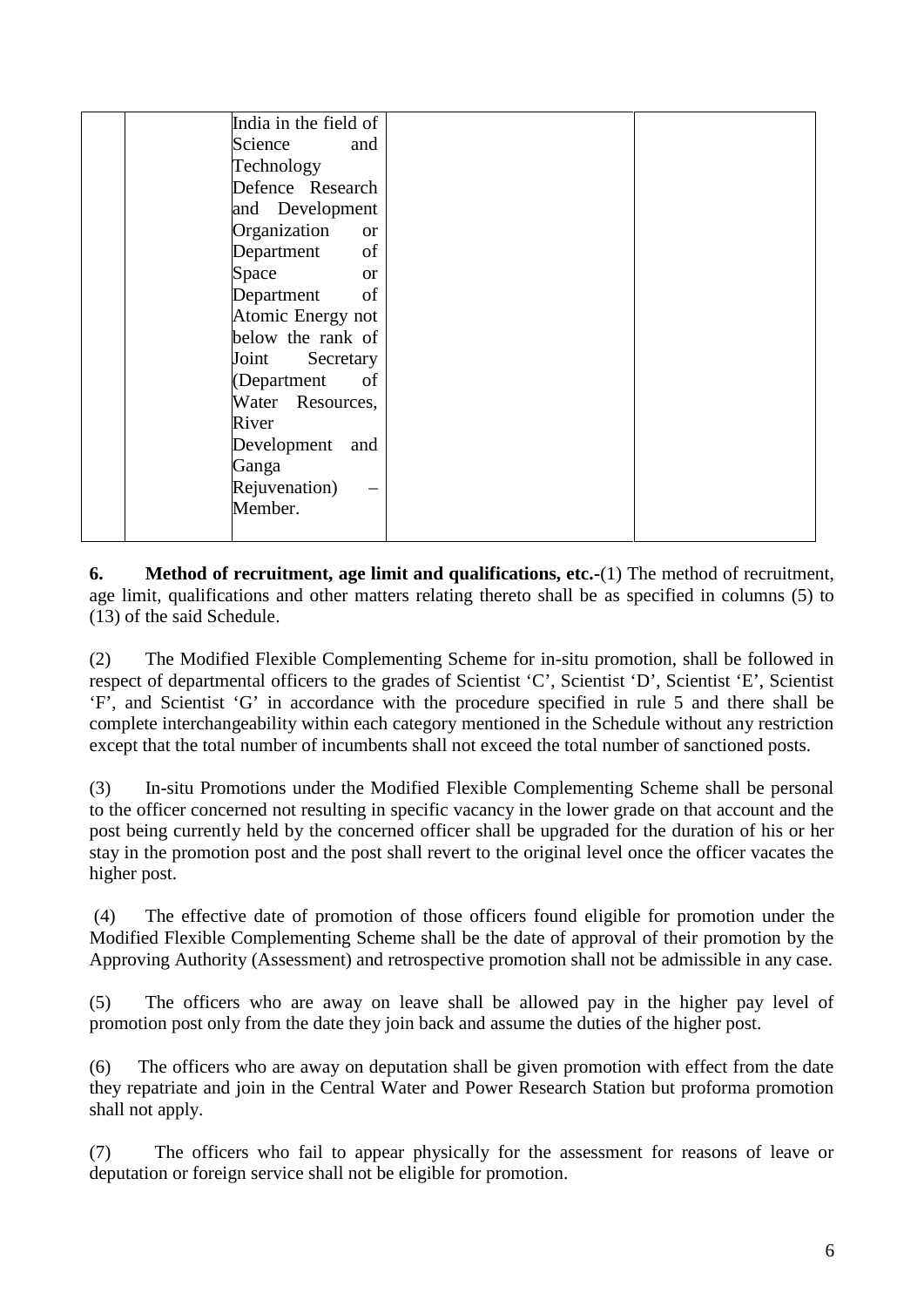(8) The officers who have been allowed to take technical resignation with retention of lien shall be promoted only with effect from the date they join back in the Central Water and Power Research Station.

(9) The Screening Committee shall consider the candidature of only those officers who fulfill all the eligibility conditions as laid down in the aforesaid Schedule and discretion shall not be available with any authority for relaxing the said eligibility conditions for any category of officers for promotions under the Modified Flexible Complementing Scheme and the officer who does not fulfill the requisite eligibility conditions shall not be entitled to be considered for promotion under the Modified Flexible Complementing Scheme on the ground that his junior who fulfils the requirement is being considered.

(10) The period spent on deputation or foreign service to another scientific post which helps the officer to acquire scientific experience or filed experience and period of study leave or any other leave availed for improving academic accomplishments, maternity leave sanctioned as per Central Civil Services(Leave Rules), 1972, leave of a maximum period of one year sanctioned in continuation of maternity leave as per said leave rules, child care leave as per said rules, earned leave for a total period of not exceeding 180 days (for 3 year residency period), 210 days (for 4 year residency period) and 240 days (for 5 year residency period) sanctioned as per said rules shall also be taken into account while computing minimum residency period and shall count as qualifying period for promotion. Periods spent on deputation or foreign service to non-scientific posts and period of leave including leave on medical grounds, extraordinary leave availed on personal grounds shall not count towards qualifying period.

## **7. Disqualification.-** No person-

- (a) who has entered into or contracted a marriage with a person having a spouse living, or
- (b) who, having a spouse living, has entered into or contracted a marriage with any person,

shall be eligible for appointment to the said post:

Provided that the Central Government may, if satisfied that such a marriage is permissible under the personal law applicable to such person and the other party to the marriage and that there are other grounds for so doing, exempt any person from the operation of this rule.

8. Power to relax.- Where the Central Government is of the opinion that it is necessary or expedient so to do, it may, by order, for reasons to be recorded in writing and in consultation with the Union Public Service Commission, relax any of the provisions of these rules with respect to any class or category of persons.

9. Saving.- Nothing in these rules shall affect reservation, relaxation of age limit and other concessions required to be provided for the Scheduled Castes, Scheduled Tribes, ex-servicemen and other special categories of persons in accordance with the orders issued by the Central Government from time to time in this regard.

| Name of the post | No. of Posts | Classification | Pay Band and     | Whether           |
|------------------|--------------|----------------|------------------|-------------------|
|                  |              |                | Grade Pay or Pay | Selection post or |
|                  |              |                | Scale            | non-selection     |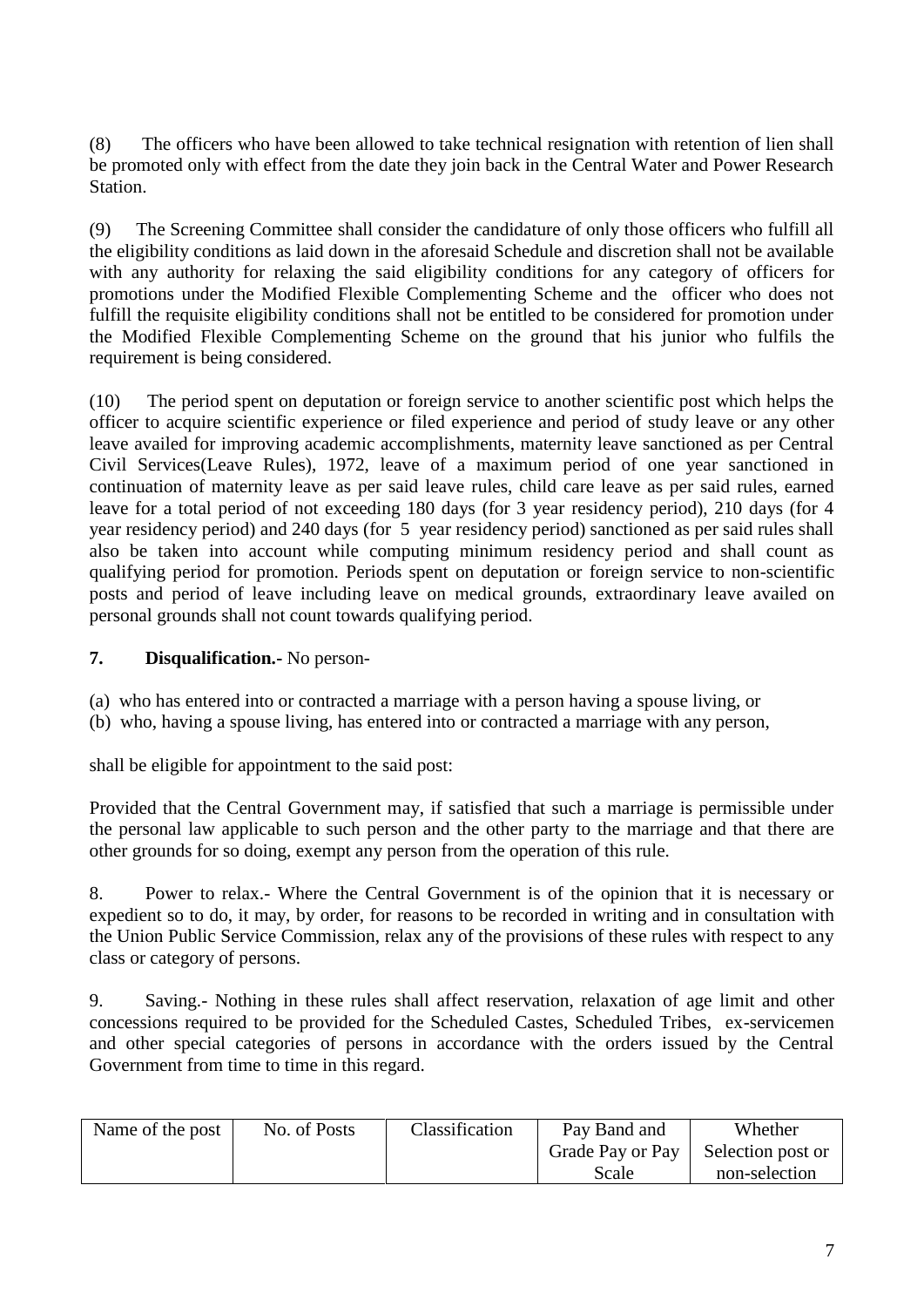|               |              |                        |                      | post                  |
|---------------|--------------|------------------------|----------------------|-----------------------|
|               |              |                        |                      |                       |
| Scientist 'B' | $190*(2022)$ | <b>General Central</b> | Level- $10$          | <b>Selection Post</b> |
|               | *Subject to  | Service Group          | $(Rs.56100 -$        |                       |
|               | variation    | 'A' Gazetted,          | 177500)<br>in<br>pay |                       |
|               | dependent on | Non Ministerial        | matrix               |                       |
|               | workload.    |                        |                      |                       |

| Age limit for direct recruits                                                                                                                                                                                                                                              | Educational and other qualifications required for                                                                                                                                                                                                                                                                                                                                           |
|----------------------------------------------------------------------------------------------------------------------------------------------------------------------------------------------------------------------------------------------------------------------------|---------------------------------------------------------------------------------------------------------------------------------------------------------------------------------------------------------------------------------------------------------------------------------------------------------------------------------------------------------------------------------------------|
|                                                                                                                                                                                                                                                                            | direct recruits                                                                                                                                                                                                                                                                                                                                                                             |
| Upto 35 years.                                                                                                                                                                                                                                                             | Essential:                                                                                                                                                                                                                                                                                                                                                                                  |
|                                                                                                                                                                                                                                                                            |                                                                                                                                                                                                                                                                                                                                                                                             |
| Note 1: Relaxable for Government servant upto<br>five years in accordance with the instructions or<br>orders issued by the Central Government.<br>Note 2: The crucial date for determining the<br>age-limit shall be advertised by the Union<br>Public Service Commission. | (ii) having at least three years research<br>experience in the relevant field. (i) Bachelor's<br>in Civil<br>Degree<br>Engineering/Mechanical<br>Engineering/<br>Electronics Engineering/Computer Engineering/<br>Environmental<br>Engineering/<br>Mechatronics<br>Engineering/ Coastal Engineering from a<br>recognized University or Institute; or                                        |
|                                                                                                                                                                                                                                                                            | (ii) Master's<br>Degree<br>in<br>Physics/Chemistry/Geology/Geo-physics/<br>Application/<br>Computer<br>Computer<br>Science/Information Technology/ Mathematics/<br>Electronics/ Earth Science/ Environment from a<br>recognized University or Institute.                                                                                                                                    |
|                                                                                                                                                                                                                                                                            | Note 1: The relevant discipline(s) in educational<br>qualifications and areas in which research<br>experience is required shall be specified<br>according to the requirement at the time of<br>recruitment.                                                                                                                                                                                 |
|                                                                                                                                                                                                                                                                            | Note 2: The qualification(s) can be relaxed at<br>Union Public Service<br>the discretion of the<br>Commission, for reasons to be recorded in<br>writing, in the case of candidates otherwise well<br>qualified.                                                                                                                                                                             |
|                                                                                                                                                                                                                                                                            | Note 3: The qualification(s) can be relaxed at<br>the discretion of the Union Public Service<br>Commission, for reasons to be recorded in<br>writing in the case of candidates belonging to<br>Scheduled Castes or Scheduled Tribes if at any<br>stage of selection the Union Public Service<br>Commission is of the opinion that sufficient<br>number of candidates from these communities |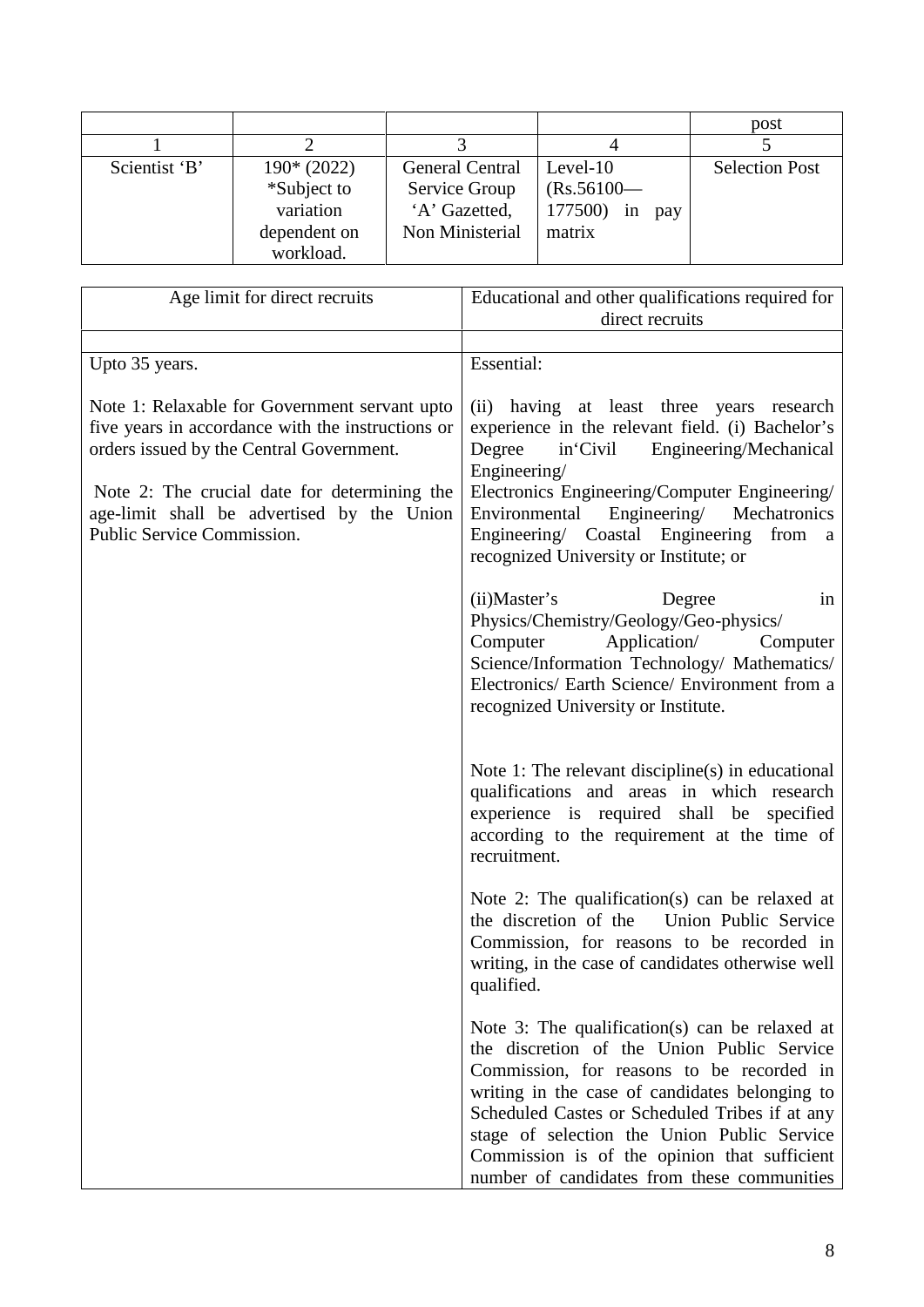| possessing the requisite experience are not likely<br>to be available to fill up the vacancies reserved |  |
|---------------------------------------------------------------------------------------------------------|--|
| for them.                                                                                               |  |

| Whether age and educational<br>qualifications prescribed for<br>direct recruits will apply in the<br>case of promotees | Period of probation, if any                    | Method of recruitment:<br>Whether by direct recruitment<br>or by promotion or by<br>deputation / absorption and<br>percentage of the vacancies to<br>be filled by various methods |
|------------------------------------------------------------------------------------------------------------------------|------------------------------------------------|-----------------------------------------------------------------------------------------------------------------------------------------------------------------------------------|
| 8                                                                                                                      | Q                                              | 10                                                                                                                                                                                |
| Not Applicable                                                                                                         | Two years for direct recruits<br>and promotees | (i)<br>Twenty five percent by<br>promotion<br>(ii)<br>Seventy five percent by<br>direct recruitment.                                                                              |

| In case of recruitment by promotion or             | If a Departmental Promotion Committee exist,                     |
|----------------------------------------------------|------------------------------------------------------------------|
| deputation / absorption, grades from which         | what is its composition.                                         |
| promotion or deputation / absorption to be         |                                                                  |
| made.                                              |                                                                  |
| 11                                                 | 12                                                               |
| <b>Promotion:</b>                                  | $\mathbf{A}$<br><b>Departmental</b><br><b>Promotion</b><br>Group |
| Assistant Research Officer in Level- 8 of the      | Committee (for considering promotion)                            |
| pay matrix (Rs. 47600-151100) with two years'      | consisting of:-                                                  |
| regular service in the grade rendered after        |                                                                  |
| appointment thereto on a regular basis.            | 1. Chairman/ Member, Union Public Service                        |
|                                                    | Commission - Chairman;                                           |
| Note: Where juniors who have completed their       | Joint<br>Secretary<br>(Administration),<br>2.                    |
| qualifying or eligibility service are being        | Water<br>of<br>Department<br>Resources, River                    |
| considered for promotion, their seniors shall      | Development & Ganga Rejuvenation $-$                             |
| also be considered provided they are not short of  | Member;                                                          |
| the requisite qualifying or eligibility service by |                                                                  |
| more than half of such qualifying or eligibility   | 3. Director, Central Water and Power                             |
| service or two years, whichever is less and have   | Research Station, Pune — Member.                                 |
| successfully completed their probation period      |                                                                  |
| for promotion to the next higher grade along       | Group 'A' Departmental<br><b>Promotion</b>                       |
| with their juniors who have already completed      | Committee (for considering confirmation)                         |
| such qualifying or eligibility service.            | consisting of:-                                                  |
|                                                    | Joint<br>(Adminstration),<br>Secretary<br>1.                     |
|                                                    | Department of Water Resources,                                   |
|                                                    | River Development & Ganga Rejuvenation                           |
|                                                    | -Chairman;                                                       |
|                                                    |                                                                  |
|                                                    | 2. Director, Central Water and Power                             |
|                                                    | Research Station, Pune — Member;                                 |
|                                                    | 3. Scientist E, Central Water and Power                          |
|                                                    | Research Station, Pune -Member.                                  |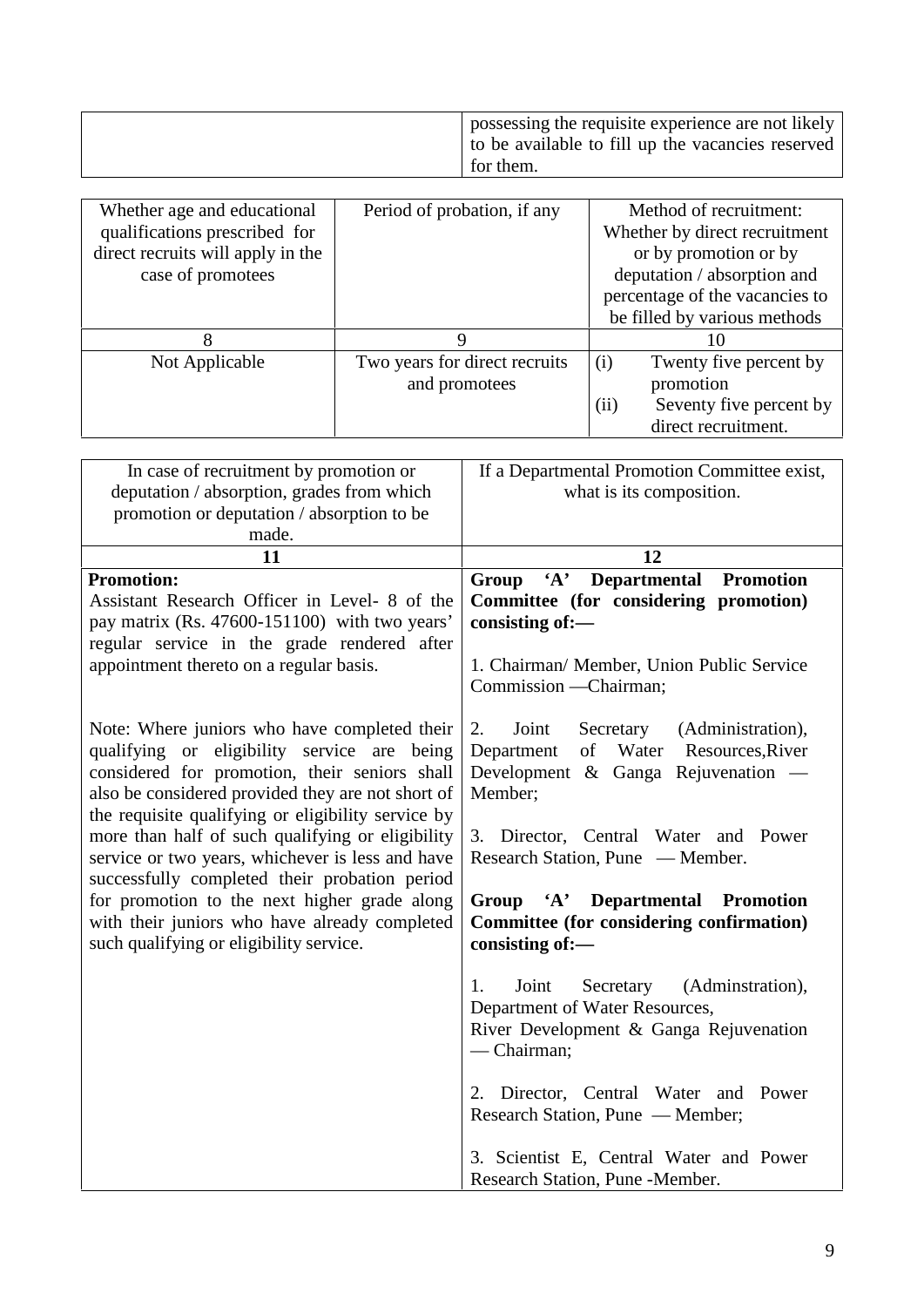Circumstances in which Union Public Service Commission is to be consulted in making recruitment **13**

Consultation with Union Public Service Commission necessary on each occasion.

| Scientist 'C' | Not applicable as | <b>General Central</b> | Level- $11$    | Selection under |
|---------------|-------------------|------------------------|----------------|-----------------|
|               | the post is       | Service Group          | $(Rs.67700 -$  | the Modified    |
|               | operating under   | 'A' Gazetted,          | 208700) in pay | Flexible        |
|               | the Modified      | Non Ministerial        | matrix.        | Complementing   |
|               | Flexible          |                        |                | Scheme.         |
|               | Complementing     |                        |                |                 |
|               | Scheme.           |                        |                |                 |

| licable<br><b>INOL</b><br>uv | licable<br><b>Not</b><br>-av | ann.<br>licable<br>$\overline{N}$ Ou | applicable<br>Nr.<br>१७८ |
|------------------------------|------------------------------|--------------------------------------|--------------------------|

| 10                             | 11                                                                                                                                                                                                                                                                                                                                                                                                                                                                                                                                                      |
|--------------------------------|---------------------------------------------------------------------------------------------------------------------------------------------------------------------------------------------------------------------------------------------------------------------------------------------------------------------------------------------------------------------------------------------------------------------------------------------------------------------------------------------------------------------------------------------------------|
| By in-situ promotion under the | In-situ Promotion under the Modified Flexible complementing                                                                                                                                                                                                                                                                                                                                                                                                                                                                                             |
| Modified<br>Flexible           | Scheme:                                                                                                                                                                                                                                                                                                                                                                                                                                                                                                                                                 |
| <b>Complementing Scheme</b>    |                                                                                                                                                                                                                                                                                                                                                                                                                                                                                                                                                         |
|                                | Scientists 'B' in Level $-10(Rs.56100-177500)$ with three years<br>regular service in the grade rendered after appointment thereto<br>on a regular basis and possessing (i) Bachelor's Degree in Civil<br>Engineering/Mechanical<br>Engineering/<br>Electronics<br>Engineering/Computer Engineering/<br>Environmental<br>Engineering/ Mechatronics Engineering/ Coastal Engineering<br>from a recognized University or Institute; or                                                                                                                    |
|                                | (ii) Master's Degree in Physics/Chemistry/Geology/Geo-physics/<br>Application/ Computer Science/Information<br>Computer<br>Technology/ Mathematics/ Electronics/ Earth<br>Science/<br>Environment from a recognized University or Institute.                                                                                                                                                                                                                                                                                                            |
|                                | Note $1:$ Where juniors who have completed their qualifying or<br>eligibility service are being considered for promotion, their<br>seniors would also be considered provided they are not short of<br>the requisite qualifying or eligibility service by more than half of<br>such qualifying or eligibility service or two years, whichever is<br>less and have successfully completed their probation period for<br>promotion to the next higher grade along with their juniors who<br>have already completed such qualifying or eligibility service. |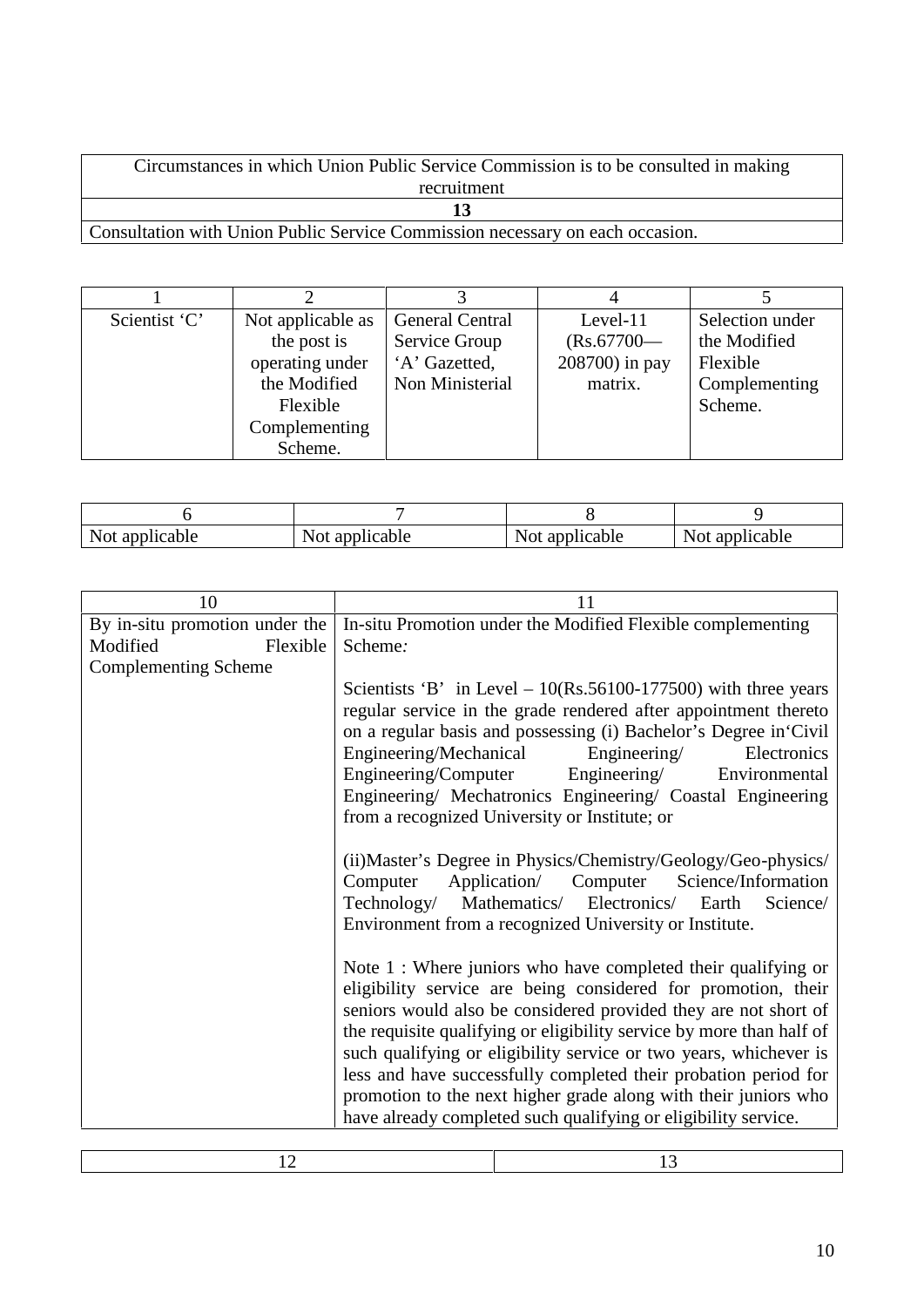| <b>Board of Assessment:</b>                                                                                                                                                                                                                                                                                                                                                                | Consultation with Union Public Service                    |
|--------------------------------------------------------------------------------------------------------------------------------------------------------------------------------------------------------------------------------------------------------------------------------------------------------------------------------------------------------------------------------------------|-----------------------------------------------------------|
| 1. Additional Secretary, Department of Water<br>River Development<br>Resources,<br>and<br>Ganga<br>Rejuvenation-Chairman;                                                                                                                                                                                                                                                                  | Commission is not necessary for filling up<br>of<br>post. |
| 2. Joint Secretary (Administration), Department of<br>Water Resources, River Development and Ganga<br>Rejuvenation-Member;                                                                                                                                                                                                                                                                 |                                                           |
| 3. Director, Central Water and Power Research<br>Station, Pune, Member;                                                                                                                                                                                                                                                                                                                    |                                                           |
| 4 A representative from any organization of<br>Government of India in the field of Science and<br>Technology or Defence Research and Development<br>not below the rank of Joint Secretary (to be<br>nominated by the Department of Water Resources,<br>River Development and Ganga Rejuvenation)                                                                                           |                                                           |
| <b>Screening Committee:</b>                                                                                                                                                                                                                                                                                                                                                                |                                                           |
| 1. Director, Central Water and Power Research<br>Station, Pune- Chairman.                                                                                                                                                                                                                                                                                                                  |                                                           |
| 2. Director, Central Soil & Minerals Research<br>Station, Delhi - Member.                                                                                                                                                                                                                                                                                                                  |                                                           |
| 3.<br>A representative from any organization of<br>Government of India in the field of Science and<br>Technology or Defence Research and Development<br>Organization or Department of Space or Department<br>Atomic Energy not below the rank of Joint<br>of<br>Secretary (to be nominated by the Department of<br>Water Resources, River Development and Ganga<br>Rejuvenation) – Member. |                                                           |

| Scientist 'D' | Not applicable as<br>the post is<br>operating under<br>the Modified<br>Flexible<br>Complementing<br>Scheme. | <b>General Central</b><br>Service Group<br>'A' Gazetted,<br>Non Ministerial | Pay Level-12<br>$(Rs.78800 -$<br>209200). | Selection Post. |
|---------------|-------------------------------------------------------------------------------------------------------------|-----------------------------------------------------------------------------|-------------------------------------------|-----------------|

| N<br>cable:<br>$\overline{N}$ Ol ap | NOU<br>u | N<br>cable:<br>1 V V L | N.<br>1cable<br>1 U L |
|-------------------------------------|----------|------------------------|-----------------------|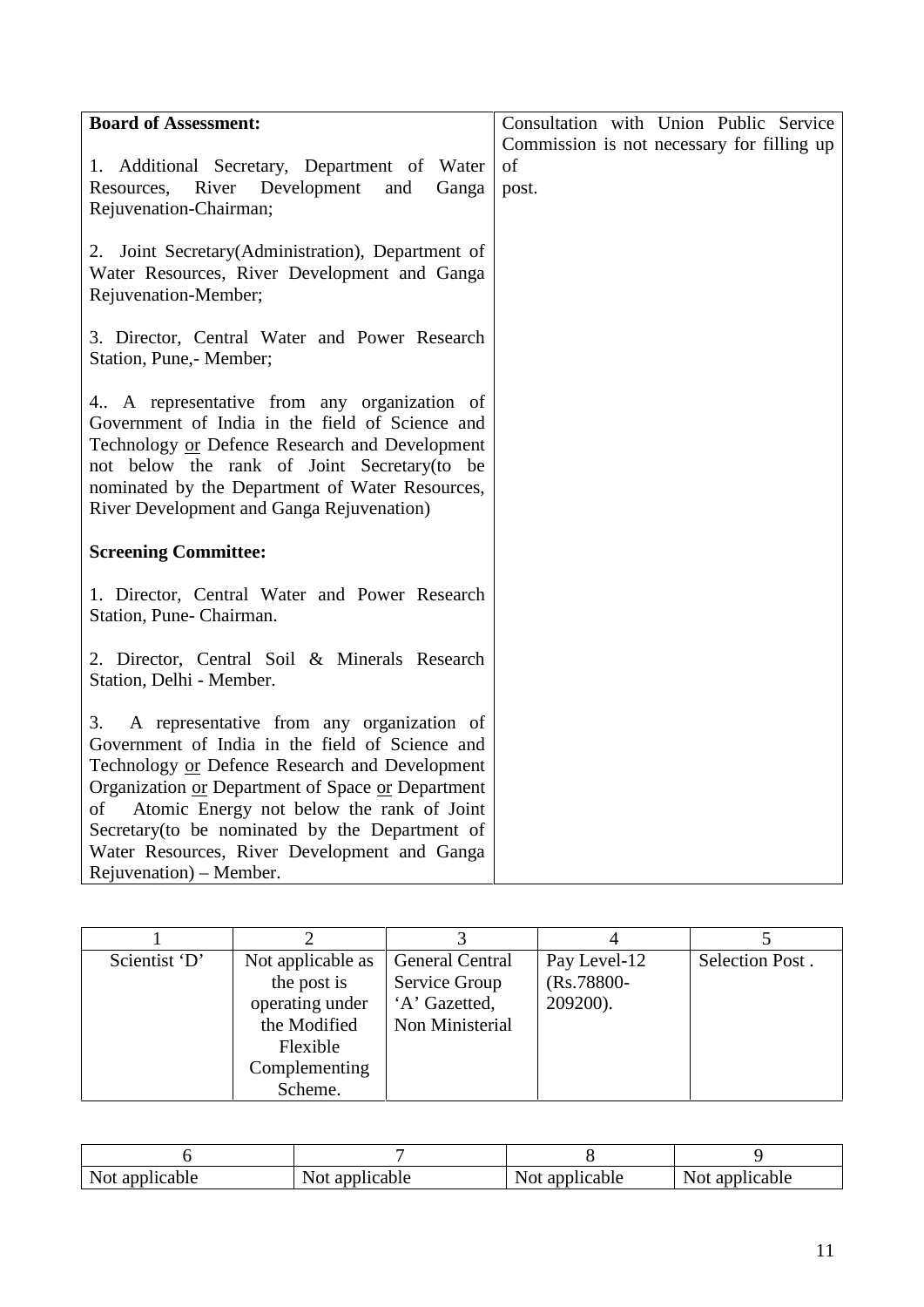| 10                             | 11                                                                                                                                                                                                                                                                                                                                                                                                                                                                                                                                                  |
|--------------------------------|-----------------------------------------------------------------------------------------------------------------------------------------------------------------------------------------------------------------------------------------------------------------------------------------------------------------------------------------------------------------------------------------------------------------------------------------------------------------------------------------------------------------------------------------------------|
| By in-situ promotion under the | In-situ promotion under the Modified Flexible Complementing                                                                                                                                                                                                                                                                                                                                                                                                                                                                                         |
| Modified<br>Flexible           | Scheme:                                                                                                                                                                                                                                                                                                                                                                                                                                                                                                                                             |
| <b>Complementing Scheme</b>    |                                                                                                                                                                                                                                                                                                                                                                                                                                                                                                                                                     |
|                                | Scientist C in Pay Level-11 (Rs.67700—208700) with four years<br>regular service in the grade rendered after appointment thereto<br>on a regular basis.                                                                                                                                                                                                                                                                                                                                                                                             |
|                                | Note: Where juniors who have completed their qualifying or<br>eligibility service are being considered for promotion, their<br>seniors shall also be considered provided they are not short of<br>the requisite qualifying or eligibility service by more than half of<br>such qualifying or eligibility service or two years, whichever is<br>less and have successfully completed their probation period for<br>promotion to the next higher grade along with their juniors who<br>have already completed such qualifying or eligibility service. |

| 12                                                                                                                                                                                                                                                                                                                      | 13                                                                                                  |
|-------------------------------------------------------------------------------------------------------------------------------------------------------------------------------------------------------------------------------------------------------------------------------------------------------------------------|-----------------------------------------------------------------------------------------------------|
| <b>Board of Assessment:-</b>                                                                                                                                                                                                                                                                                            | Consultation<br>with<br>Union<br>Public<br>Service<br>Commission is not necessary for filling up of |
| 1. Additional Secretary, Department of<br>Water Resources, River Development &<br>Ganga Rejuvenation, New Delhi<br>Chairman;                                                                                                                                                                                            | post.                                                                                               |
| 2.<br>Secretary(Adminstration),<br>Joint<br>Department of Water Resources, River<br>Development & Ganga Rejuvenation, New<br>Delhi - Memeber;                                                                                                                                                                           |                                                                                                     |
| 3. Director, Central Water and Power<br>Research Station, Pune — Member;                                                                                                                                                                                                                                                |                                                                                                     |
| 4. A representative from any organization of<br>Government of India in the field of Science and<br>Defence<br>Technology<br>Research<br><b>or</b><br>and<br>Development not below the rank of Joint<br>Secretary (to be nominated by the Department of<br>Water Resources, River Development and<br>Ganga Rejuvenation) |                                                                                                     |
| <b>Screening Committee:-</b>                                                                                                                                                                                                                                                                                            |                                                                                                     |
| 1. Director, Central Water and Power Research<br>Station, Pune- Chairman.                                                                                                                                                                                                                                               |                                                                                                     |
| 2. Director, Central Soil & Minerals Research                                                                                                                                                                                                                                                                           |                                                                                                     |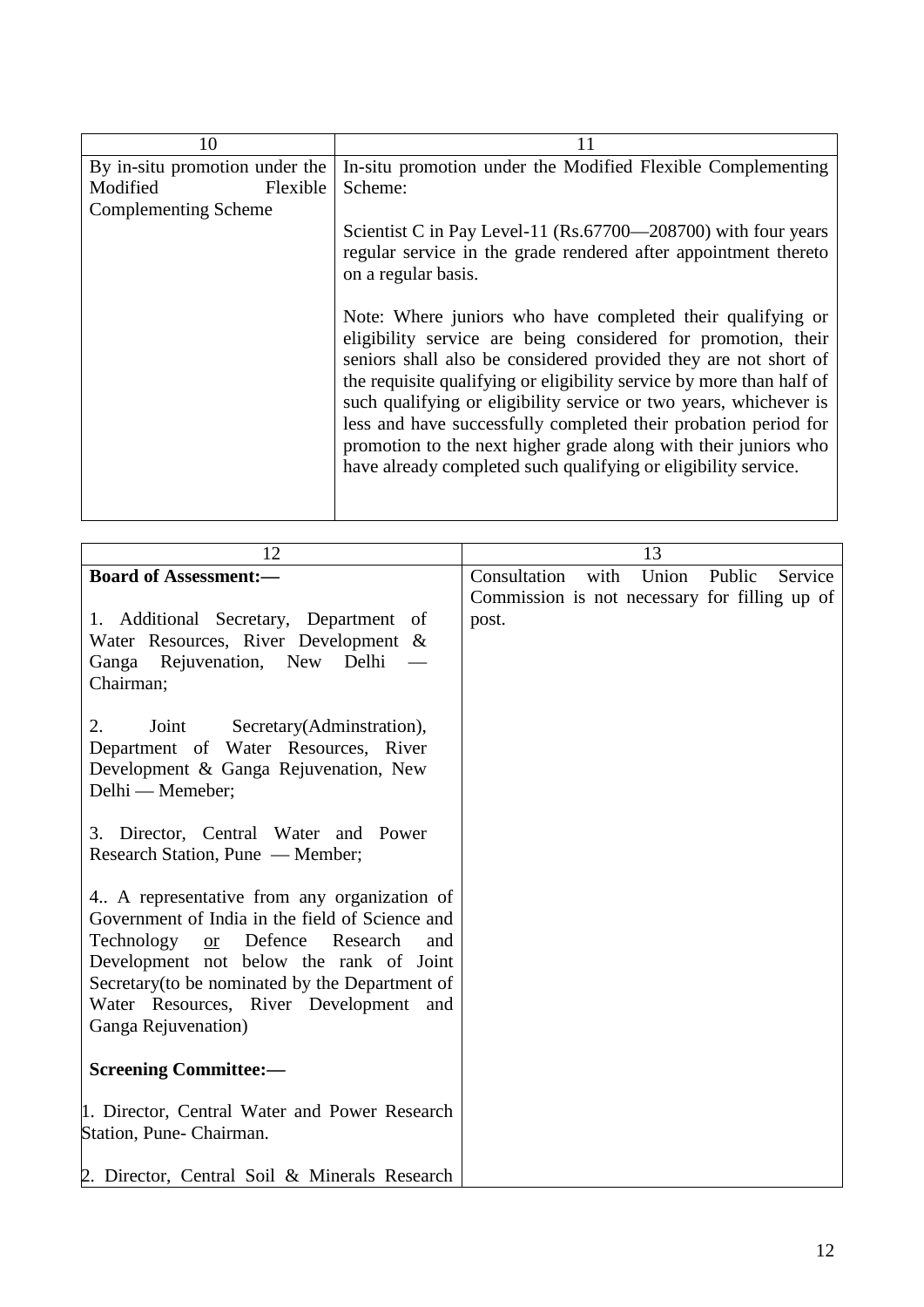| Scientist 'E'<br>Not applicable as<br><b>General Central</b><br>Selection Post.<br>Pay Level-13<br>$(Rs.123100 -$<br>Service Group<br>the post is<br>'A' Gazetted,<br>operating under<br>215900).<br>Non Ministerial<br>the Modified<br>Flexible<br>Complementing |         |  |  |
|-------------------------------------------------------------------------------------------------------------------------------------------------------------------------------------------------------------------------------------------------------------------|---------|--|--|
|                                                                                                                                                                                                                                                                   | Scheme. |  |  |

| 110U<br>u | $\mathbf{v}$<br>ш. | 1 V L | cable<br>ື<br>1 V L<br><b>.</b> |
|-----------|--------------------|-------|---------------------------------|

| In-situ Promotion under the Modified Flexible Complementing                                                                                                                                                                                                                                                                                                                                                                                                                                                                                         |
|-----------------------------------------------------------------------------------------------------------------------------------------------------------------------------------------------------------------------------------------------------------------------------------------------------------------------------------------------------------------------------------------------------------------------------------------------------------------------------------------------------------------------------------------------------|
|                                                                                                                                                                                                                                                                                                                                                                                                                                                                                                                                                     |
| Scheme:                                                                                                                                                                                                                                                                                                                                                                                                                                                                                                                                             |
|                                                                                                                                                                                                                                                                                                                                                                                                                                                                                                                                                     |
| Scientist D in Pay Level $-12$ (Rs.78800—209200) with four<br>years regular service in the grade rendered after appointment<br>thereto on a regular basis.                                                                                                                                                                                                                                                                                                                                                                                          |
| Note: Where juniors who have completed their qualifying or<br>eligibility service are being considered for promotion, their<br>seniors shall also be considered provided they are not short of the<br>requisite qualifying or eligibility service by more than half of such<br>qualifying or eligibility service or two years, whichever is less and<br>have successfully completed their probation period for promotion<br>to the next higher grade along with their juniors who have already<br>completed such qualifying or eligibility service. |
| Flexible                                                                                                                                                                                                                                                                                                                                                                                                                                                                                                                                            |

| <b>Board of Assessment:</b> |  |  |  | Consultation<br>Union Public Service                                     | with                  |
|-----------------------------|--|--|--|--------------------------------------------------------------------------|-----------------------|
|                             |  |  |  | 1. Additional Secretary, Department of Water Resources, River Commission | not<br>$\overline{1}$ |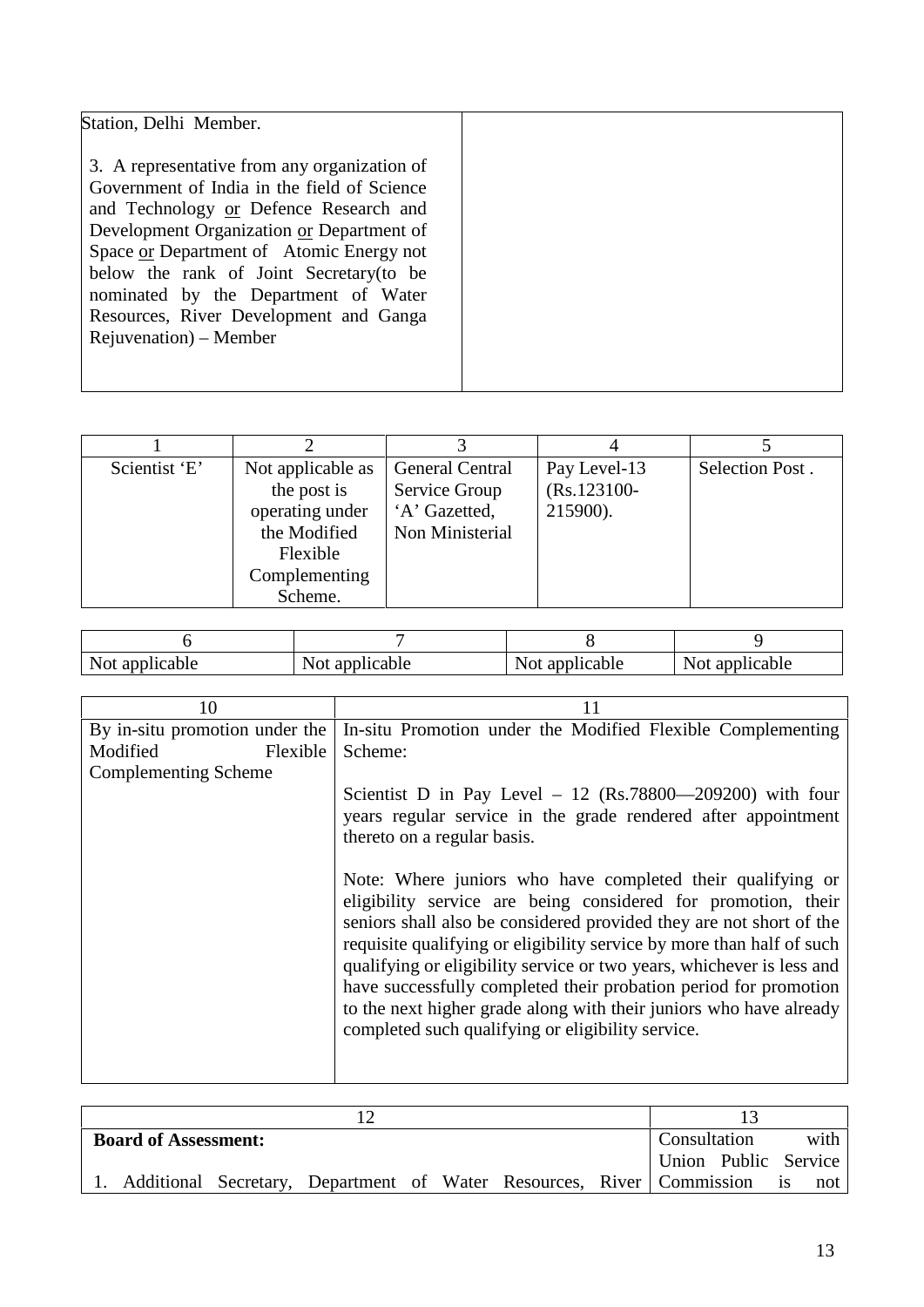| Development and Ganga Rejuvenation-Chairman;                             | necessary for filling up |  |
|--------------------------------------------------------------------------|--------------------------|--|
|                                                                          | of post.                 |  |
| Joint Secretary (Administration), Department of Water Resources,<br>2.   |                          |  |
| River Development and Ganga Rejuvenation-Member;                         |                          |  |
| 3. Director, Central Water and Power Research Station, Pune,- Member;    |                          |  |
| 4. A representative from any organization of Government of India in the  |                          |  |
| field of Science and Technology or Defence Research and Development      |                          |  |
| not below the rank of Joint Secretary (to be nominated by the Department |                          |  |
| of Water Resources, River Development and Ganga Rejuvenation)            |                          |  |
| <b>Screening Committee:</b>                                              |                          |  |
| 1. Director, Central Water and Power Research Station, Pune- Chairman.   |                          |  |
| 2. Director, Central Soil & Minerals Research Station, Delhi Member.     |                          |  |
| 3. A representative from any organization of Government of India in      |                          |  |
| the field of Science and Technology or Defence Research and              |                          |  |
| Development Organization or Department of Space or Department of         |                          |  |
| Atomic Energy not below the rank of Joint Secretary (to be nominated     |                          |  |
| by the Department of Water Resources, River Development and              |                          |  |
| Ganga Rejuvenation) – Member.                                            |                          |  |

|             | 2)                                       |              | (4                             | (5)            |
|-------------|------------------------------------------|--------------|--------------------------------|----------------|
| Scientist F | Not applicable as General Central        |              | Level<br>Pay<br>$\overline{a}$ | Selection post |
|             | the post is operating Service Group 'A', |              | $13A(Rs)$ .                    |                |
|             | under the Modified Gazetted, Non-        |              | 131100-216600)                 |                |
|             | Flexible                                 | Ministerial. |                                |                |
|             | Complementing                            |              |                                |                |
|             | Scheme                                   |              |                                |                |

|                                     |                                            | ′∩<br>Ō            | ^O                                    |
|-------------------------------------|--------------------------------------------|--------------------|---------------------------------------|
| licable<br>N <sub>O</sub> t<br>adul | 2nn<br>licable<br>avvi<br>$1$ YUL $\gamma$ | Not.<br>applicable | licable<br>apr<br>$. \cap$ +<br>1 U L |

| (10)                                                                            | (11)                                                                                                                                                                |
|---------------------------------------------------------------------------------|---------------------------------------------------------------------------------------------------------------------------------------------------------------------|
| By in-situ promotion under the Modified<br><b>Flexible Complementing Scheme</b> | In-situ Promotion under the Modified Flexible<br>Complementing Scheme:                                                                                              |
|                                                                                 | Scientists 'D' in Pay Level $-13$ (Rs. 123100-<br>215900) with five years regular service in the grade<br>rendered after appointment thereto on a regular<br>basis. |
|                                                                                 | <b>Note 1 :</b> Where juniors who have completed their<br>qualifying or eligibility service are being considered                                                    |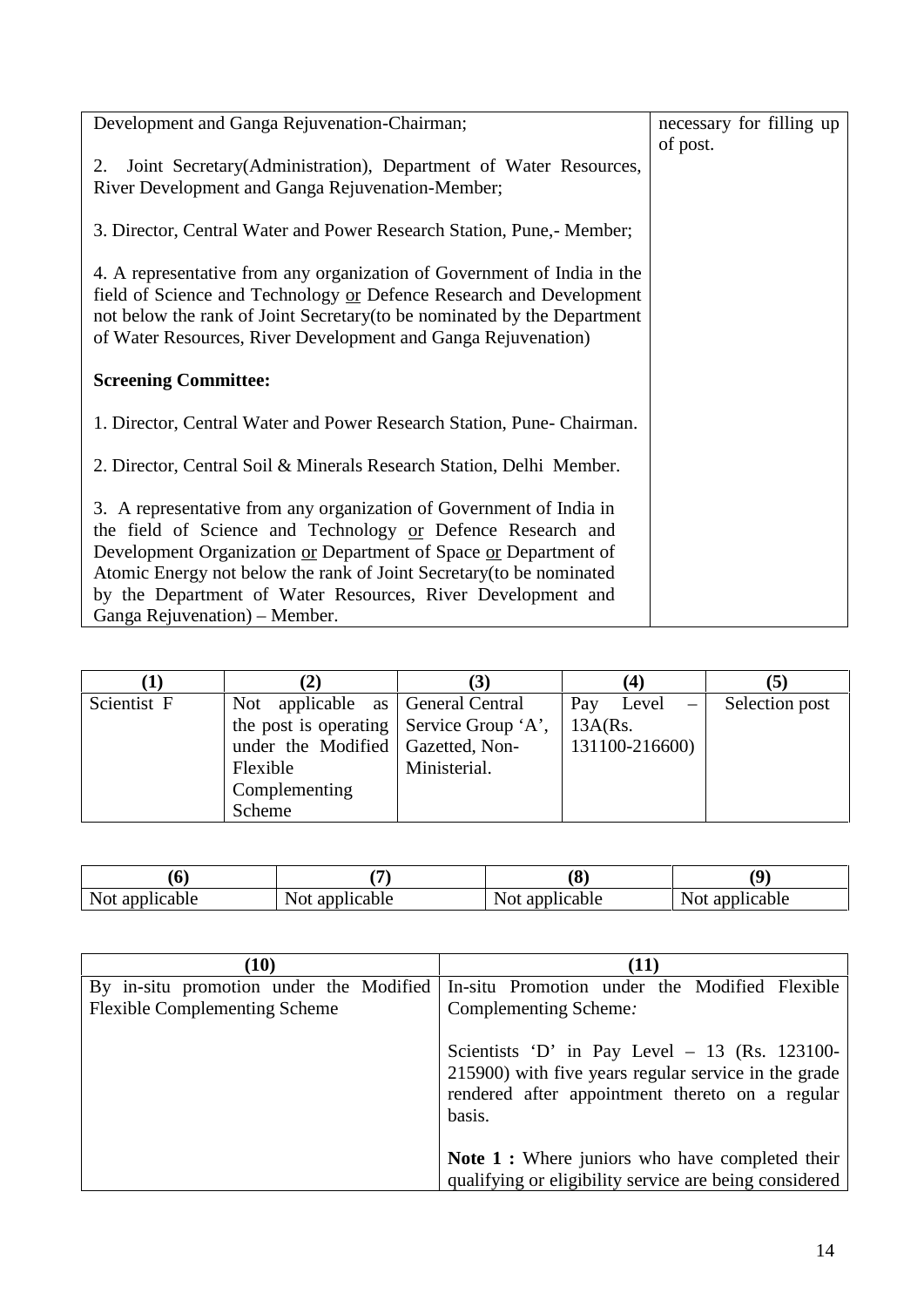| for promotion, their seniors would also be              |
|---------------------------------------------------------|
| considered provided they are not short of the           |
| requisite qualifying or eligibility service by more     |
| than half of such qualifying or eligibility service or  |
| two years, whichever is less and have successfully      |
| completed their probation period for promotion to       |
| the next higher grade along with their juniors who      |
| have already completed such qualifying<br><sub>or</sub> |
| eligibility service.                                    |

| (12)                                                                                                                                                                                                                                                                                           | (13)                                                   |
|------------------------------------------------------------------------------------------------------------------------------------------------------------------------------------------------------------------------------------------------------------------------------------------------|--------------------------------------------------------|
| <b>Board of Assessment:</b>                                                                                                                                                                                                                                                                    | Consultation with the Union Public Service             |
| 1. Secretary, Department of Water Resources, River<br>Development and Ganga Rejuvenation-Chairman;                                                                                                                                                                                             | Commission is not necessary for filling up of<br>post. |
| Two<br>secretaries<br>of<br>other<br>Scientific<br>2.<br>Ministries/Departments or their representatives who<br>are at least one level above the post to which in-situ<br>promotion under Flexible Complementing Scheme/<br>Modified Flexible Complementing Scheme is to be<br>made - Members; |                                                        |
| 3. Two eminent Scientists specializing in the field of<br>scientific activity - Members;                                                                                                                                                                                                       |                                                        |
| 4. Joint Secretary, Department of Personnel and<br>Training - Member.                                                                                                                                                                                                                          |                                                        |
| <b>Screening Committee:</b>                                                                                                                                                                                                                                                                    |                                                        |
| 1. Additional Secretary, Department of Water<br>River Development<br>Resources,<br>and<br>Ganga<br>Rejuvenation-Chairman.                                                                                                                                                                      |                                                        |
| Joint Secretary (Administration), Department of<br>2.<br>Water Resources, River Development and Ganga<br>Rejuvenation-Member;                                                                                                                                                                  |                                                        |
| 3. Director- Central Water and Power Research<br>Station, Pune -Member.                                                                                                                                                                                                                        |                                                        |

|             | $\mathbf{2}$                                       | (3)            | (4)                     | [5]            |
|-------------|----------------------------------------------------|----------------|-------------------------|----------------|
| Scientist G | Not applicable as General Central                  |                | $\lvert$ Pay Level – 14 | Selection post |
|             | the post is operating Service, Group 'A', $(Rs)$ . |                | 144200-                 |                |
|             | under the Modified                                 | Gazetted, Non- | 218200)                 |                |
|             | Flexible                                           | Ministerial    |                         |                |
|             | Complementing                                      |                |                         |                |
|             | Scheme                                             |                |                         |                |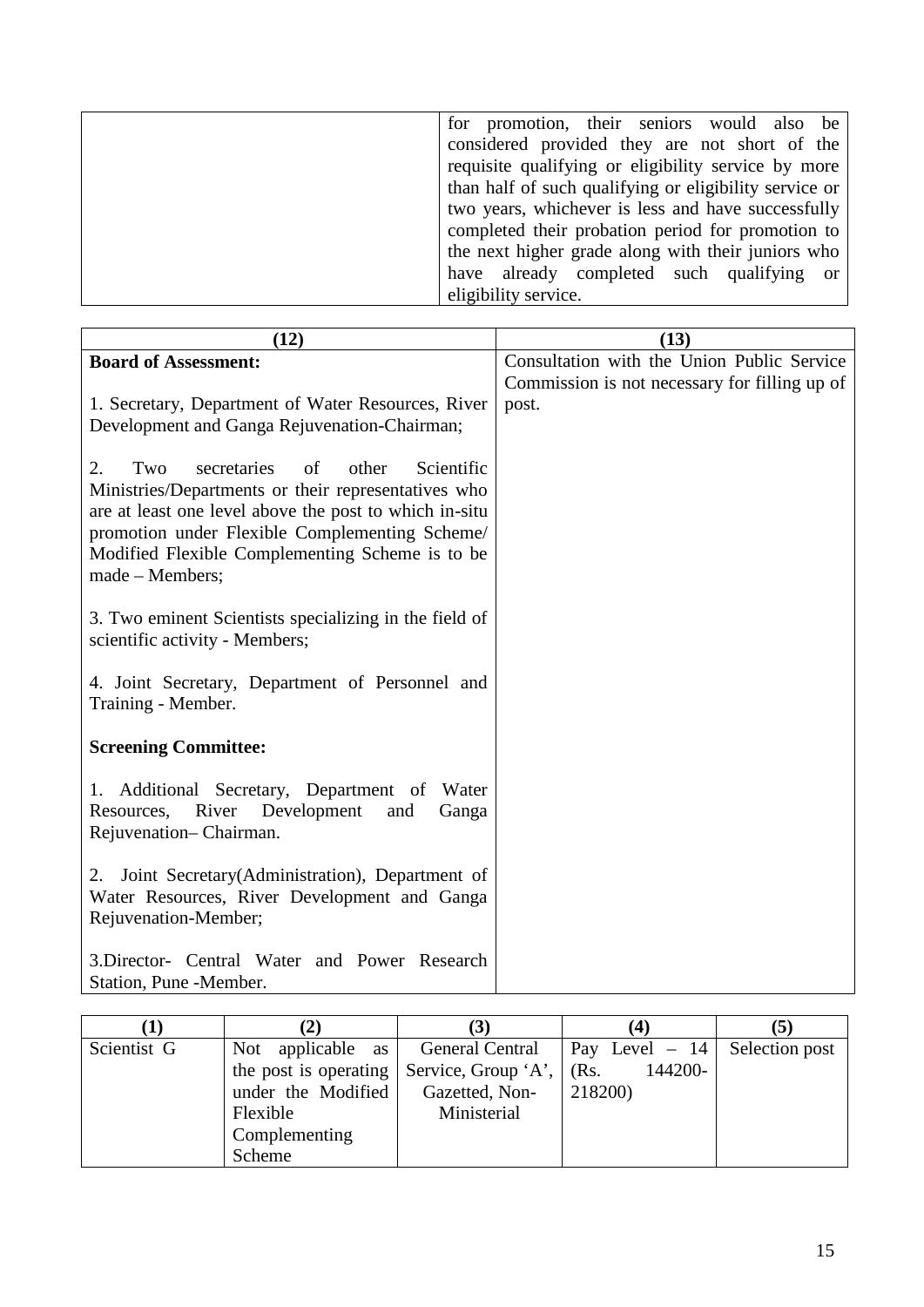|                   | $\sqrt{2}$                | (8              | 70                 |
|-------------------|---------------------------|-----------------|--------------------|
| ucable<br>Not apr | <b>Not</b><br>ncable<br>u | Not.<br>licable | Not<br>cable<br>äD |

| (10)                                                                      | (11)                                                                                                                                                                                                                                                                                                                                                                                                                                                                                                                                                                                 |
|---------------------------------------------------------------------------|--------------------------------------------------------------------------------------------------------------------------------------------------------------------------------------------------------------------------------------------------------------------------------------------------------------------------------------------------------------------------------------------------------------------------------------------------------------------------------------------------------------------------------------------------------------------------------------|
| By in-situ promotion under the Modified<br>Flexible Complementing Scheme. | In-situ Promotion under the Modified Flexible<br>Complementing Scheme:                                                                                                                                                                                                                                                                                                                                                                                                                                                                                                               |
|                                                                           | Scientist 'E' in Pay Level $-$ 13A(Rs. 131100-<br>216600) with five years regular service in<br>the<br>grade rendered after appointment thereto on a<br>regular basis.                                                                                                                                                                                                                                                                                                                                                                                                               |
|                                                                           | <b>Note 1 :</b> Where juniors who have completed their<br>qualifying or eligibility service are being<br>considered for promotion, their seniors would also<br>be considered provided they are not short of the<br>requisite qualifying or eligibility service by more<br>than half of such qualifying or eligibility service or<br>two years, whichever is less and have successfully<br>completed their probation period for promotion to<br>the next higher grade along with their juniors who<br>have already completed such qualifying<br><sub>or</sub><br>eligibility service. |

| (12)                                                                                                                                                                                                                                                                           | (13)                                 |
|--------------------------------------------------------------------------------------------------------------------------------------------------------------------------------------------------------------------------------------------------------------------------------|--------------------------------------|
| <b>Board of Assessment:</b>                                                                                                                                                                                                                                                    | Consultation<br>with<br>Union<br>the |
|                                                                                                                                                                                                                                                                                | Public Service Commission is not     |
| Secretary, Department of Water Resources, River<br>1.<br>Development and Ganga Rejuvenation-Chairman;                                                                                                                                                                          | necessary for filling up of post.    |
| 2. Two secretaries of other Scientific Ministries/Departments<br>or their representatives who are at least one level above the<br>post to which in-situ promotion under Flexible Complementing<br>Scheme/ Modified Flexible Complementing Scheme is to be<br>$made - Members;$ |                                      |
| 3. Two eminent Scientists specializing in the field of scientific<br>activity - Members;                                                                                                                                                                                       |                                      |
| 4. Additional Secretary, Department of Personnel and Training<br>- Member.                                                                                                                                                                                                     |                                      |
| <b>Screening Committee:</b>                                                                                                                                                                                                                                                    |                                      |
| 1. Additional Secretary, Department of Water Resources, River<br>Development and Ganga Rejuvenation-Chairman.                                                                                                                                                                  |                                      |